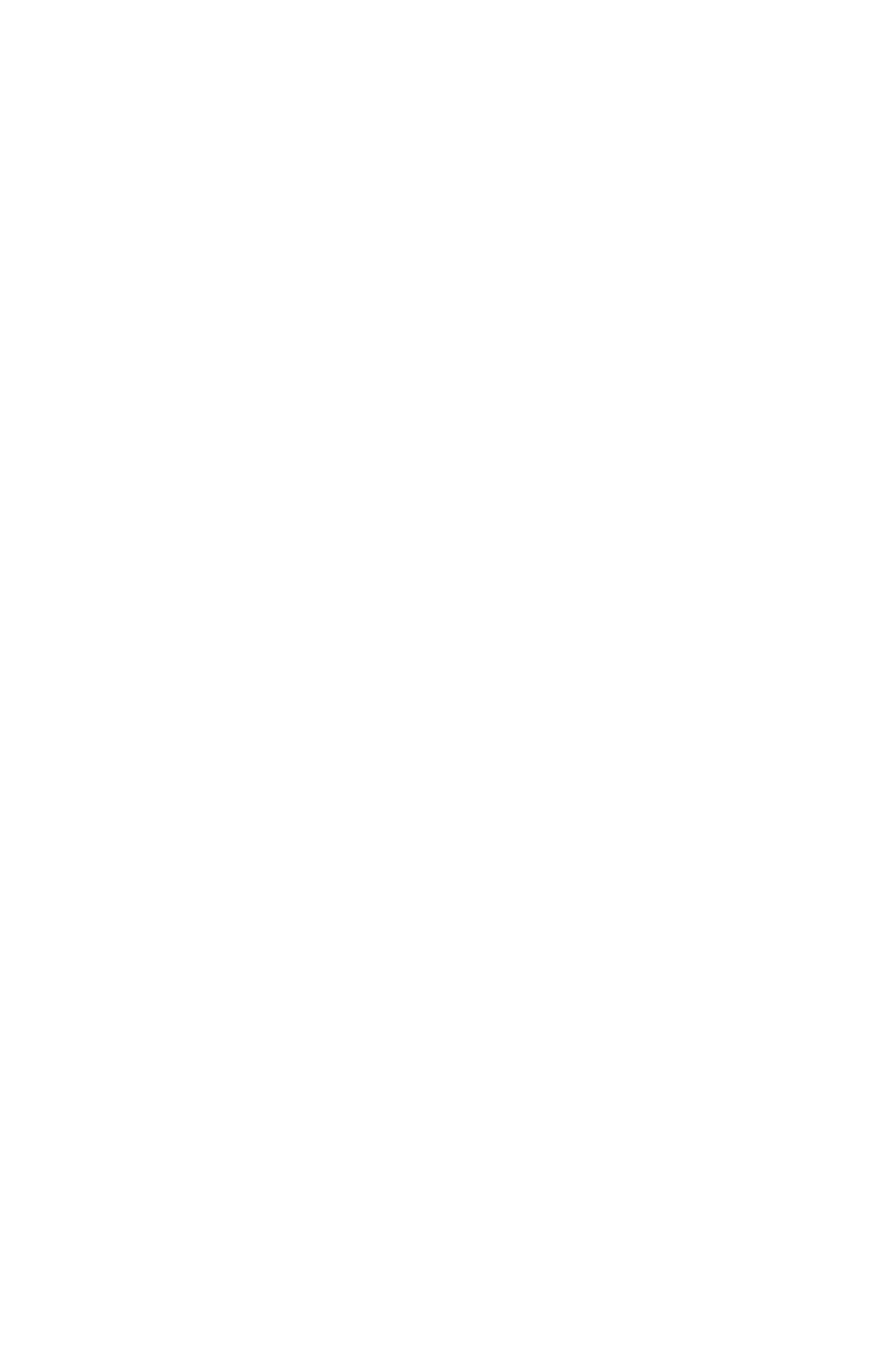Inside Cover Setup



## Belleville, Ontario, Canada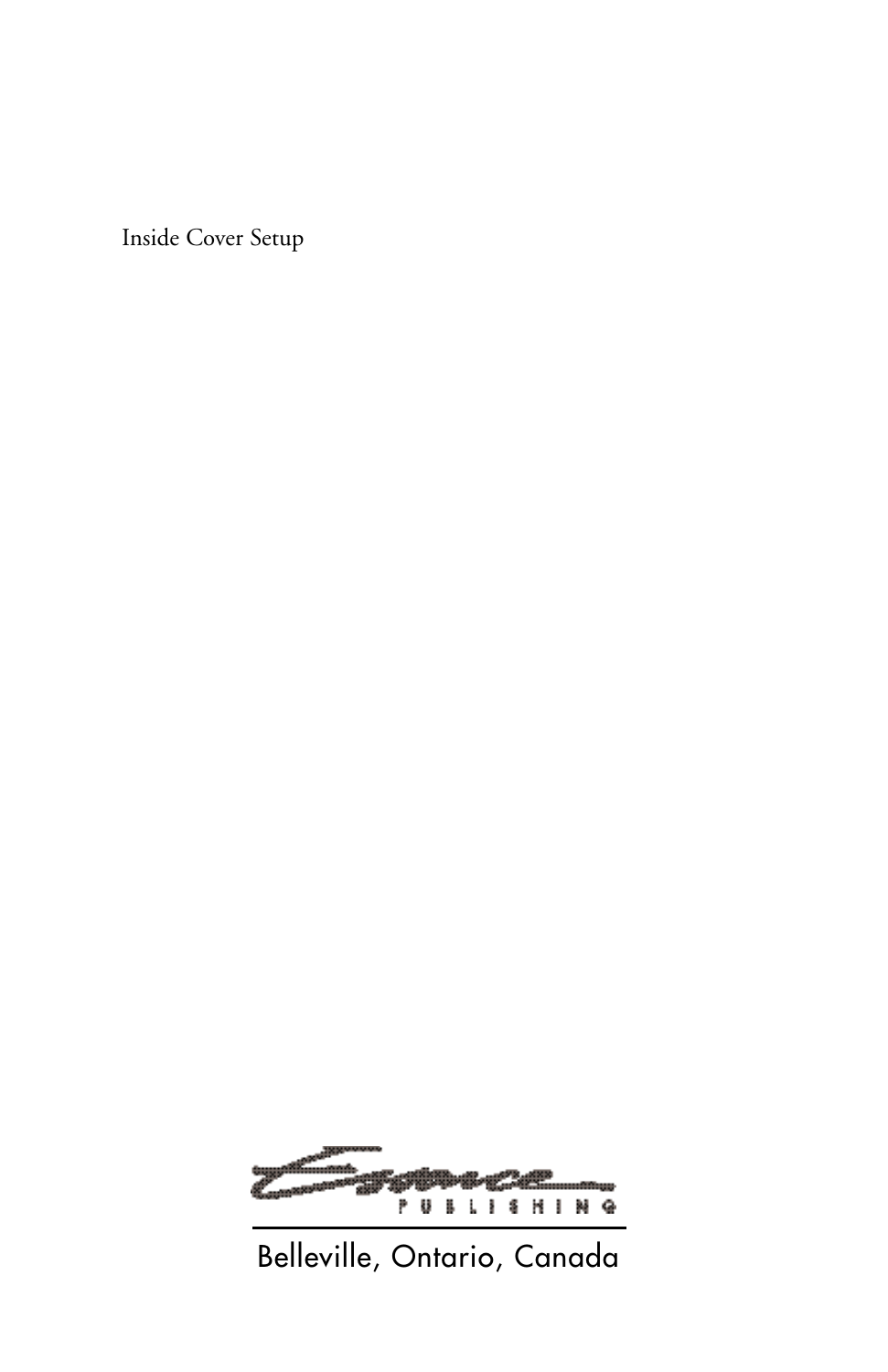### *Muslims: Why Muslim Sharia Law Studies in Christian–Muslim Relations Volume 6*

Copyright © 2007, Jan H. Boer Nigerian Edition 2008

*This book series is my contribution to the healing of Nigeria's religious relationships. Anyone who shares my goal of healing may freely use any of this material, provided the information is correct and credit is given to both original author and myself. For anyone with other goals, no part of this book may be reproduced in any shape or form without written permission from the author, the usual exception being brief quotes for review purposes.*

**Library and Archives Canada** Cataloguing in Publication Boer, Jan H. (Jan Harm), 1938-

Studies in Christian-Muslim relations. Volume 6 / Jan Boer. (Studies in Christian-Muslim relations ; v. 6)

ISBN 978-1-55452-060-2.--ISBN 978-1-55452-061-4 (LSI ed.)

1. Islamic law--Nigeria. 2. Islam and secularism--Nigeria. 3. Islam--Relations--Christianity. I. Title. II. Series: Boer, Jan H. (Jan Harm), 1938- . Studies in Christian-Muslim relations ; v. 6 KBP144.B63 2006 340.5'909669 C2006-905196-8

#### **For more information please contact the author at:**

E-mail boerjf@hotmail.com Web site: www.SocialTheology.com

#### **Nigerian Edition 2008** by *More Books*

www.NigerianMissions.org E-mail: morebooks4you@yahoo.com Distributed by ACTS Bookstores at TCNN, Bukuru, Plateau State, and around Nigeria

*Essence Publishing* is a Christian Book Publisher dedicated to furthering the work of Christ through the written word. For more information, contact:

> 20 Hanna Court, Belleville, Ontario, Canada K8P 5J2 Phone: 1-800-238-6376 • Fax: (613) 962-4711 E-mail: info@essence-publishing.com Internet: www.essence-publishing.com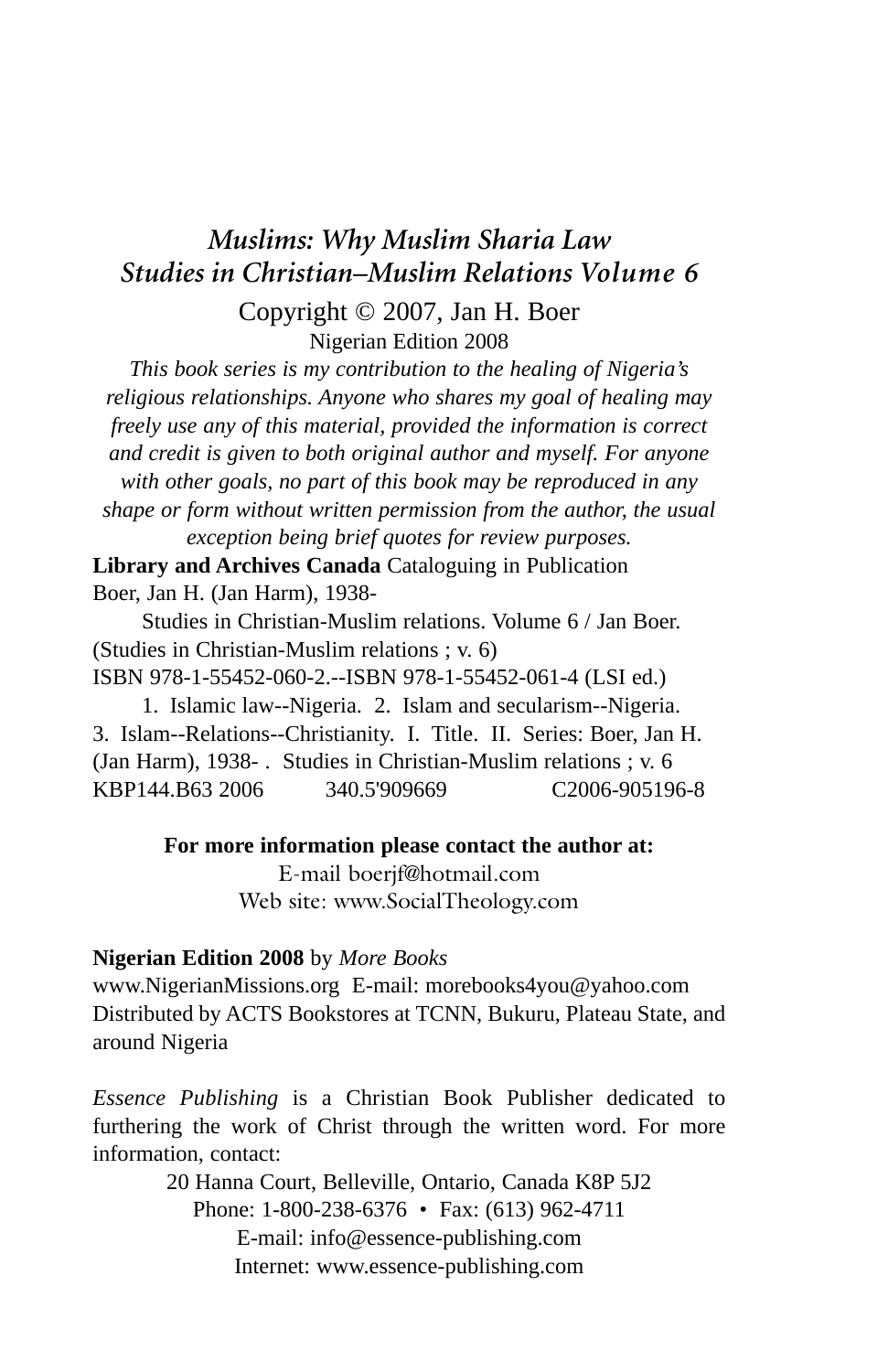### *Nothing new under the Western sun: Divide and conquer—*

\_\_\_\_\_\_\_\_\_\_\_\_\_\_\_\_\_\_\_\_\_\_\_\_\_\_\_\_\_\_\_\_\_

*His (Sherif Hussein) aim is the establishment of a Caliphate…for himself, and independence for people speaking Arabic from their present irritating subjection to peace-speaking Turkish. His aims are thus in definite opposition to the Pan-Islamic Party, who are his strong obstacle. His activity seems beneficial to us, because it marches with our immediate aims, the break up of the Islamic block and the defeat and disruption of the Ottoman Empire, and because the states he would set up to succeed the Turks would be as harmless to ourselves as Turkey was before she became a tool in German hands. The Arabs are even less stable than the Turks. If properly handled, they would remain in a state of political mosaic, a tissue of unstable jealous principalities, incapable of cohesion and yet always ready to combine against an outside force. The alternative to this seems to be the control and colonization by a European power other than ourselves, which would inevitably come into conflict with the interests we already possess in the Near East. If we can only arrange that his (Sherif Hussein) political change shall be a violent one, we will have abolished the threat of Islam, by dividing it against itself in its very heart. There will be a Khalifa in Turkey and a Khalifa in Arabia, in theological warfare, and Islam will be as little formidable as the Papacy when Popes lived in Avignon.*

> —T. E. Lawrence of Arabia, British liaison officer during the Arab Revolt of 1916-1918.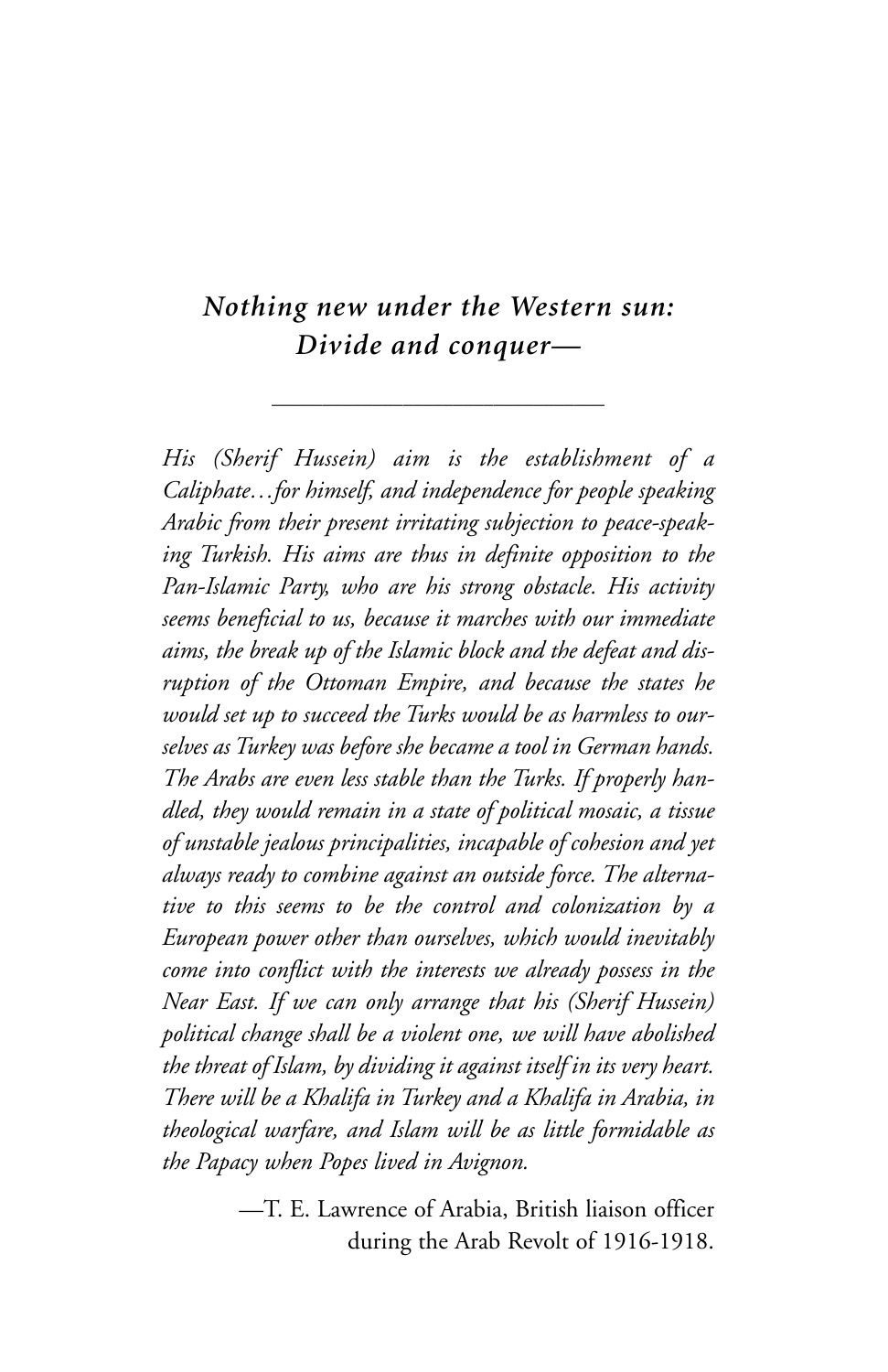*Islam is an unconquerable force which, in spite of all opposition, subversion and attacks from its enemies everywhere, must express its domineering will and assert its authority over all other systems. Islam is too powerful to submit, forever, to earthly forces.*

> —Ibrahim K. R. Sulaiman in Syed Khalid Rashid, Islamic Law in Nigeria, 1986, pp. 53-54.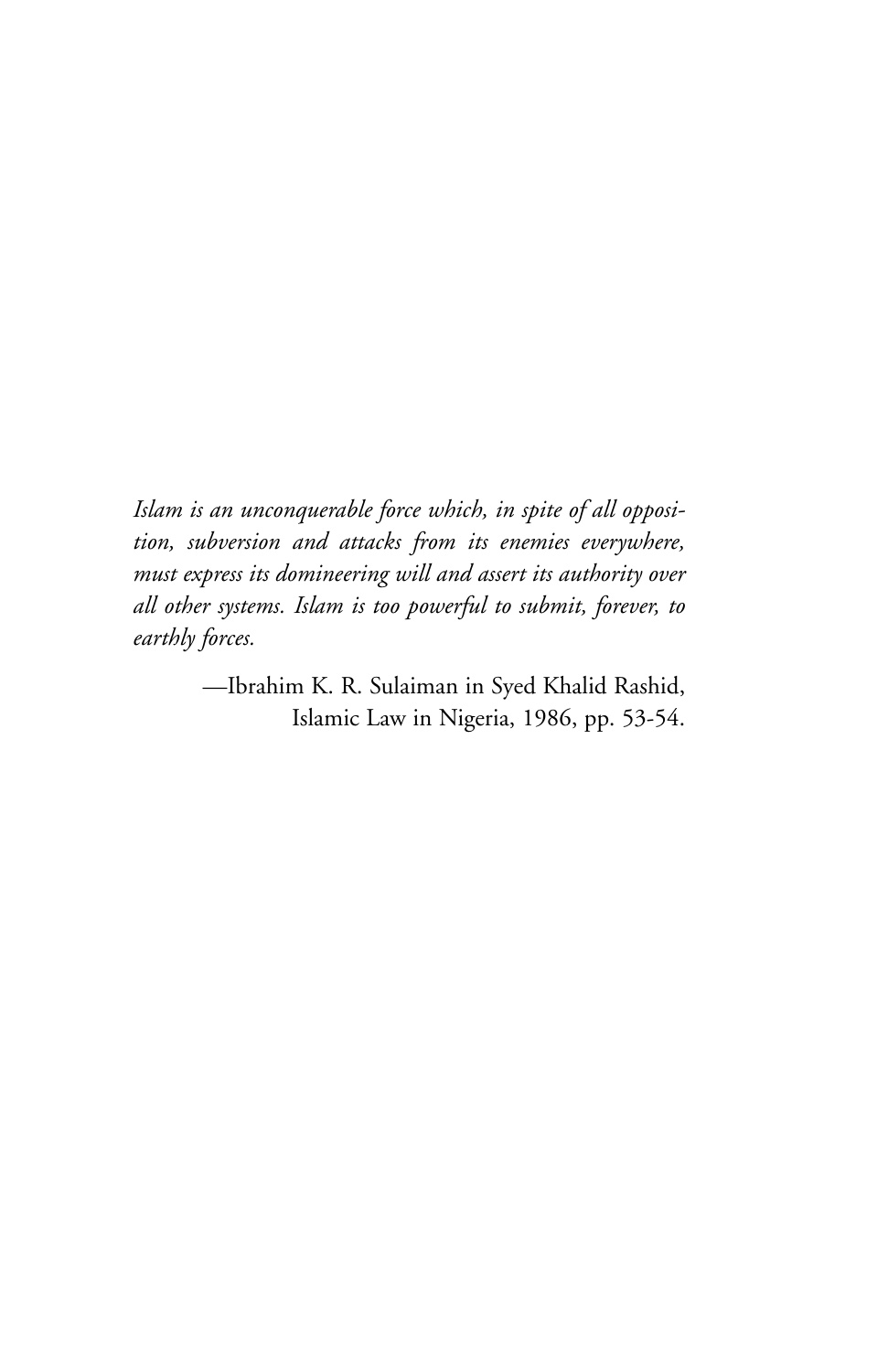*I dedicate this book with pride and gratitude for having known, served under and sat at the feet of* 

> *Honourable Justice Baba Jacob Haruna Dandaura 1921–2005*

*Whom I have given, along with three other heroes of the Christian faith,*

*Ambassador Jolly Tanko Yusufu Dr. Christopher Abashiya Prof. Dr. Rev. Ishaya Shu'aibu Audu,*

*the honourable title of "Fathers" of the series Studies in Christian-Muslim Relations.*

*All of them are of Hausa-Fulani stock. All of them have carried with them into Christianity the finest of classic Muslim virtues:*

> *dignity, honour, honesty, humility, servanthood and simplicity.*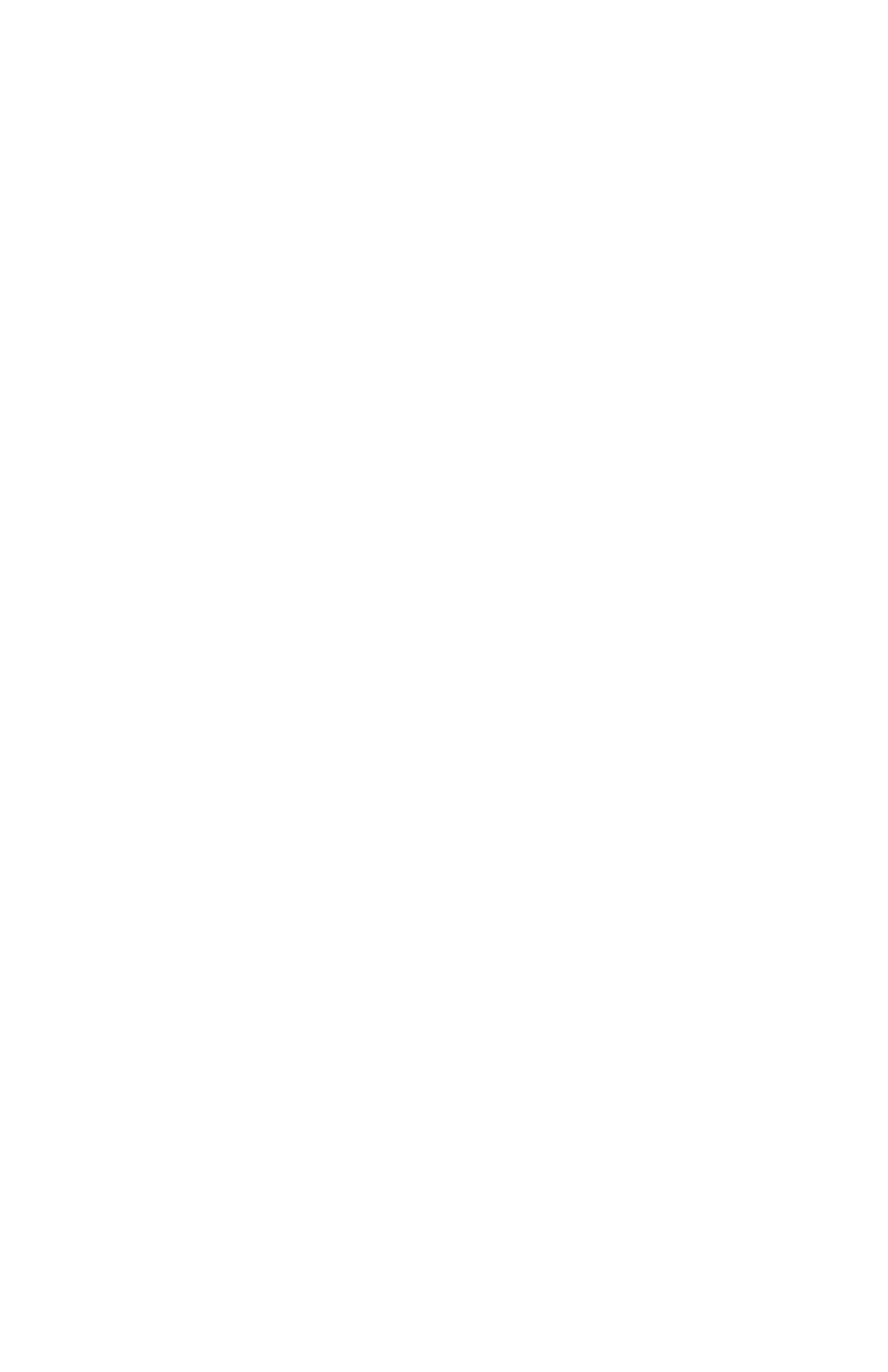# *TABLE OF CONTENTS*

| $Preface \ldots \ldots \ldots \ldots \ldots \ldots \ldots \ldots \ldots \ldots \ldots \ldots 15$              |
|---------------------------------------------------------------------------------------------------------------|
|                                                                                                               |
|                                                                                                               |
| 3. Sharia Development in Nigeria. 53                                                                          |
| 4. Hope, Realization, Disappointments. 129                                                                    |
| 5. Constitution, Culture, Democracy 181                                                                       |
| 6. Muslim Critique and Opposition 219                                                                         |
| 7. Women's Issues and Human Rights. 275                                                                       |
|                                                                                                               |
| $Bibliography \ldots \ldots \ldots \ldots \ldots \ldots \ldots \ldots \ldots \ldots \ldots \ldots \ldots 337$ |
|                                                                                                               |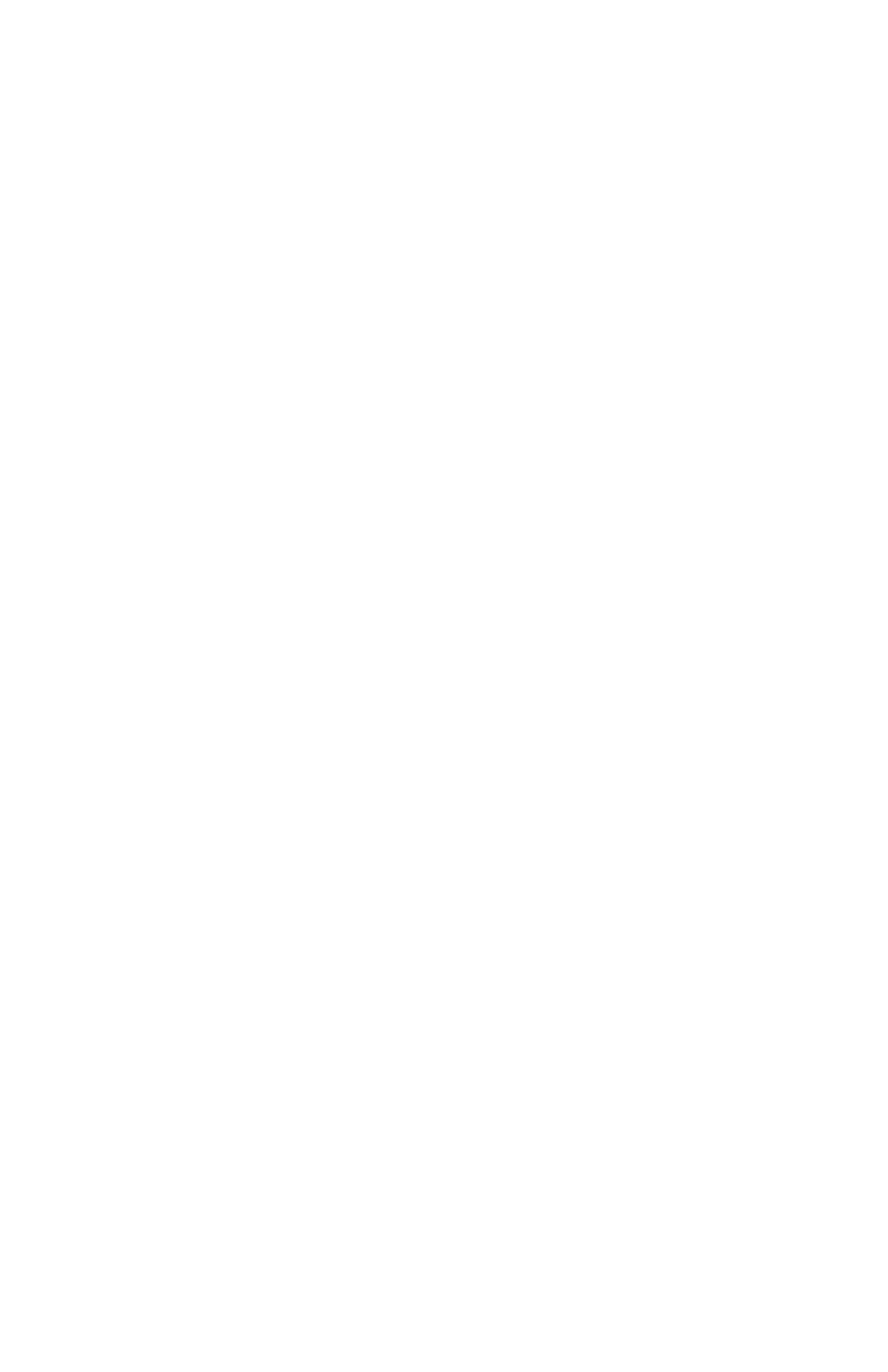# *ABBREVIATIONS*

| ABU             | Ahmadu Bello University                        |
|-----------------|------------------------------------------------|
| AС              | African Concord                                |
| AG              | <b>Attorney General</b>                        |
| AI              | <b>Amnesty International</b>                   |
| AМ              | Abuja Mirror                                   |
| <b>AMSE</b>     | Association of Muslim Scientists and Engineers |
| ATR             | African Traditional Religion                   |
| <b>BBC</b>      | <b>British Broadcasting Corporation</b>        |
| <b>BUK</b>      | Bayero University of Kano                      |
| CA <sup>-</sup> | <b>Constituent Assembly</b>                    |
| <b>CAN</b>      | Christian Association of Nigeria               |
| <b>CBN</b>      | Central Bank of Nigeria                        |
| CC              | Christian Courier                              |
| <b>CCD</b>      | Companion CD                                   |
| <b>CNN</b>      | Cable News Network                             |
| <b>COTAISA</b>  | Conference of Teachers in Arabic and Islamic   |
|                 | Schools in Area                                |
|                 |                                                |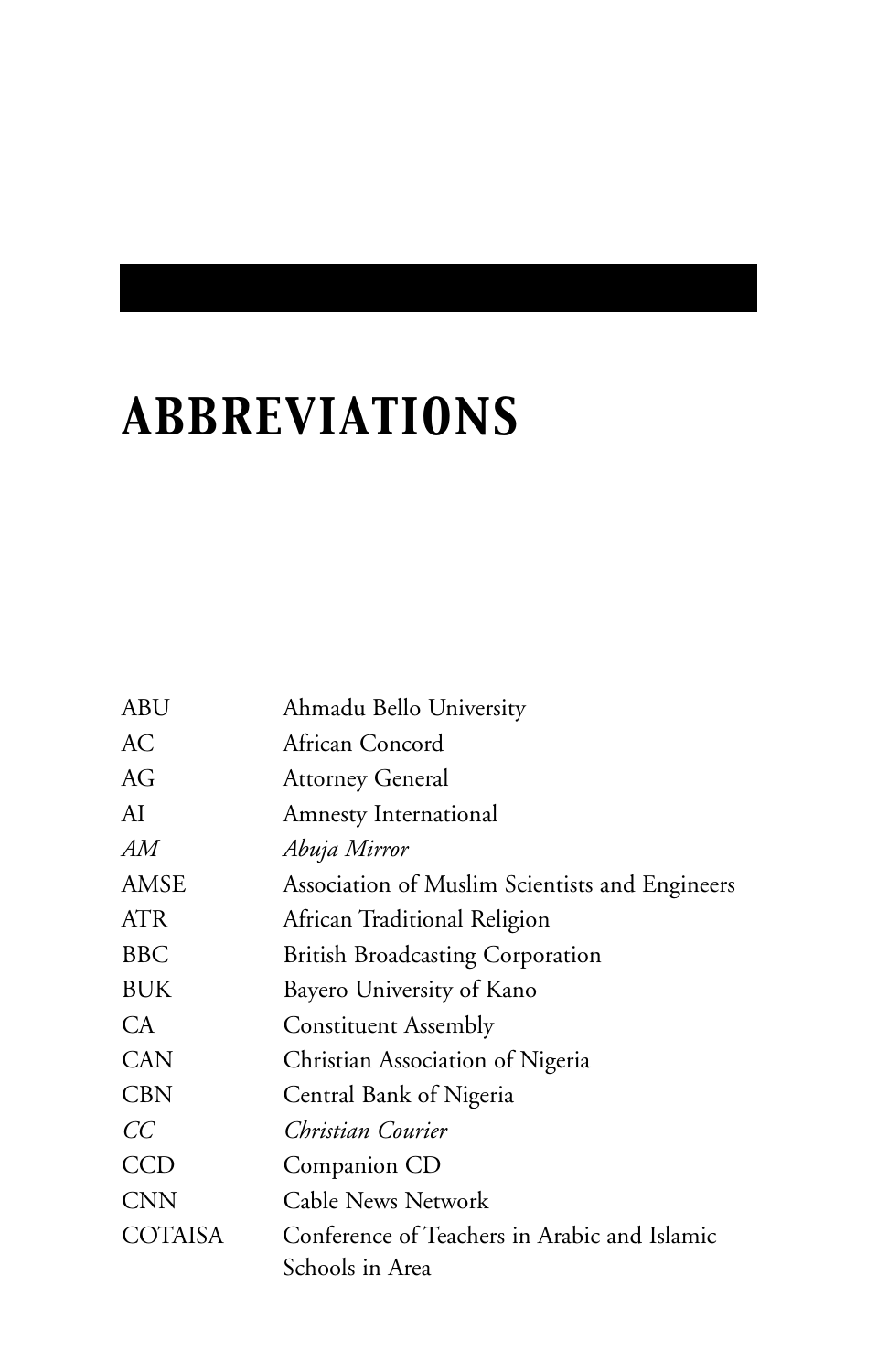## 12 *Studies in Christian–Muslim Relations*

| DI             | Daily Independent                              |
|----------------|------------------------------------------------|
| DT             | Daily Triumph                                  |
| EU             | European Union                                 |
| E.n.           | Endnote(s)                                     |
| <b>FEHN</b>    | Foundation for Ethnic Harmony in Nigeria       |
| FG             | <b>Federal Government</b>                      |
| <b>FOMWAN</b>  | Fellowship of Muslim Women's Organisations of  |
|                | Nigeria                                        |
| <b>FRSC</b>    | Federal Road Safety Commission                 |
| <b>GTFK</b>    | Gaskiya Ta Fi Kwabo (Hausa-language newspaper) |
| <b>ICCPSN</b>  | International Conference on Comparative        |
|                | Perspectives on the Sharia in Nigeria          |
| IDB            | Islamic Development Bank                       |
| <b>IMF</b>     | International Monetary Fund                    |
| <b>ISLC</b>    | Independent Sharia Implementation Committee    |
| <b>ITT</b>     | International Telephone Telegraph              |
| JNI            | Jama'atul Nasril Islam                         |
| LG(A)          | Local Government (Authority)                   |
| <b>NACOMYO</b> | National Council of Muslim Youths              |
| <b>NC</b>      | National Concord                               |
| <b>NCSCP</b>   | National Conference on Sharia and              |
|                | <b>Constitutional Process</b>                  |
| <b>NGO</b>     | Non-Governmental Organization                  |
| <b>NIPSS</b>   | National Institute for Policy and Strategic    |
|                | Studies                                        |
| <b>NIREC</b>   | Nigeria Inter-Religious Council                |
| <b>NLC</b>     | Nigeria Labour Congress                        |
| NN             | New Nigerian                                   |
| <b>NPF</b>     | Nigerian Police Force                          |
| NS             | Nigeria Standard                               |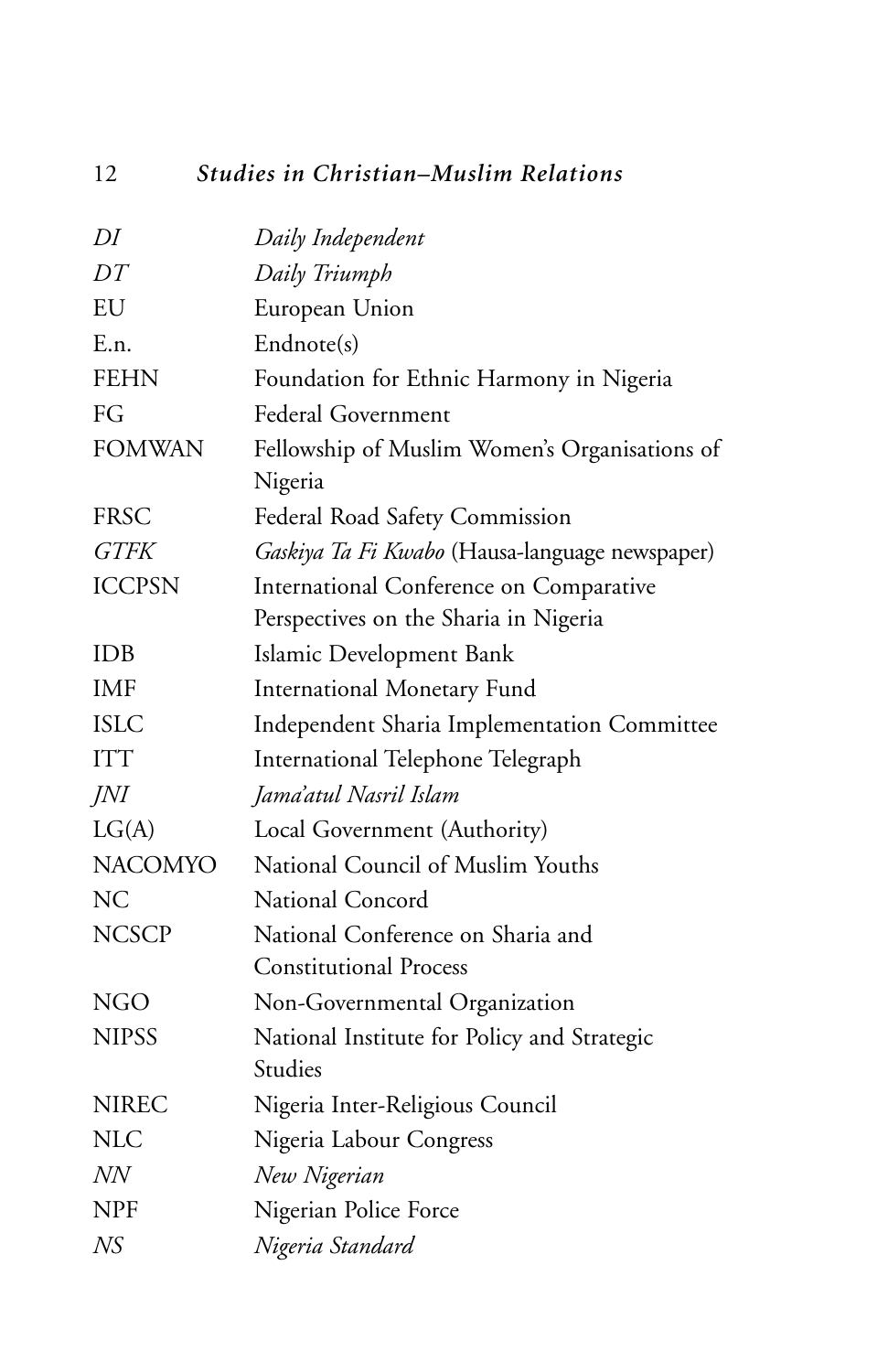### *Abbreviations* 13

| <b>NSCIA</b> | Nigeria Supreme Council for Islamic Affairs |
|--------------|---------------------------------------------|
| <b>OIC</b>   | Organisation of Islamic Conference          |
| PDP          | Peoples Democratic Party                    |
| <b>RLPL</b>  | Religious Liberty Prayer List               |
| <b>SCIN</b>  | Supreme Council of Islam in Nigeria         |
| <b>SCSN</b>  | Supreme Council for Sharia in Nigeria       |
| SIM          | Sudan Interior Mission                      |
| <b>SUM</b>   | Sudan United Mission                        |
| TD           | This Day                                    |
| UN           | <b>United Nations</b>                       |
| Unijos       | University of Jos                           |
| U.S.(A.)     | United States (of America)                  |
| <b>VOA</b>   | Voice of America                            |
| Vol.         | Volume                                      |
| VS           | Vancouver Sun                               |
| <b>WIN</b>   | Women in Nigeria                            |
| <b>WRAPA</b> | Women Rights Advancement and Protection     |
|              | Alternative                                 |
| WT           | Weekly Trust                                |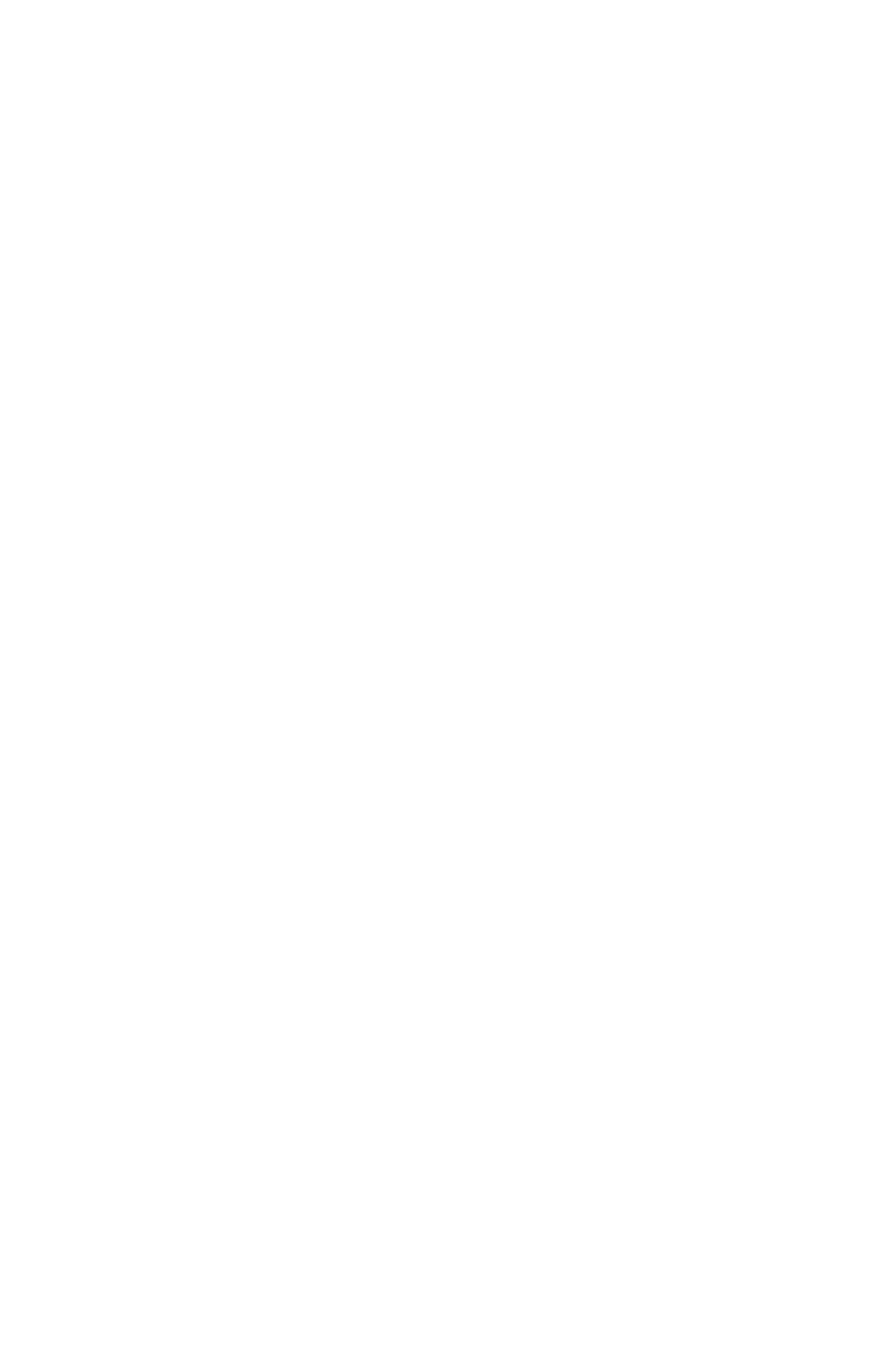# *PREFACE*

Welcome to Monograph 6 of this series. We've come a long way since Monograph 1 saw the daylight. Apart from an introduction to the entire series, that one describes Nigeria's religious violence from 1980-2002. The Muslim and Christian explanations for all this violence are offered in Monographs 2 and 3 respectively. Monograph 4 presents a discussion of Muslim views on secularism; Monograph 5 presents Christian views on the subject, some pro, others con. The *con* side, detailed in Part 2 of that volume, offers an alternative wholistic version of Christianity known as Neo-Calvinism or Kuyperianism that I first introduced in Monograph 1.1 That discussion will surprise many people for its remarkable parallels to Muslim social thought, though the two have developed quite separately. The two traditions have simply invented similar wheels. And now we're going to dig into the sharia issue. This monograph will present Muslim views, while Monograph 7 will tackle Christian thought on the subject.

So there has been this rhythm of moving back and forth between Muslims and Christians. Every time I move from the one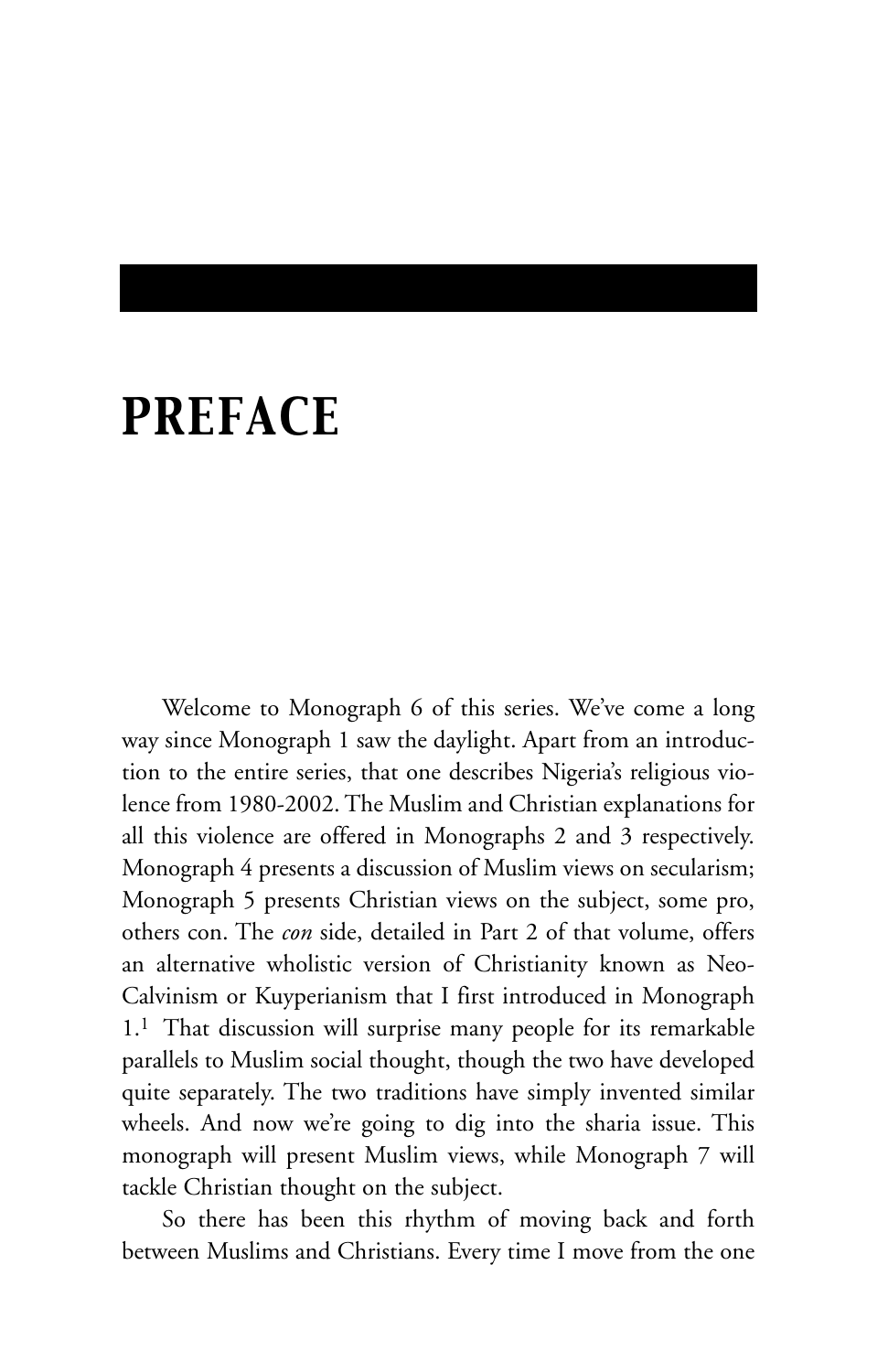to the other, it almost seems I am crossing borders between not only religions, but between countries, and addressing totally different situations. The perspectives of the adherents of the two religions in Nigeria are so totally different that one almost despairs of peace and the continued unity of the country. Sometimes I despair and wonder what it will take to preserve it—and whether the cost is worth it. If 60 *million* (!) of each are so uncomfortable with each other that they constantly bring the country to the edge, is that worth it? It is not a dead subject I am discussing here, for it pops up constantly.2 After all is said and done, I continue to opt hopefully for Gowon's famous motto: "To keep Nigeria one is a task that must be done."

In keeping with the rest of this series, I will concentrate on Nigerian conditions and on what *Nigerians* write about the subject. In keeping with my style for this series, you will find quotations piled on top of each other, often repeating similar ideas. I follow this method to demonstrate that most of the opinions I present are shared by a wide community. This book and, in fact, most of this series, deals almost exclusively with Nigerian mainstream movements and opinions. Please note the plural: There is not one single Muslim mainstream in Nigeria; there are several. This is not a discussion of ideas Nigerian Muslims might regard as exotic.

Of course, there is movement in these chapters. However, the movement is *between* the various sections of each chapter, while *within* most sections there is not much movement, just a circling around a central point. Many sections are like a series of photographs of one object taken by different people. So, static sections with each section having its own concentration point. Often this means repetition without much forward movement in order to create an awareness of the strength of the Muslim community's feelings on these issues.

In order to appreciate the discussion fully, you really should be familiar with the earlier volumes, for this book depends on them. I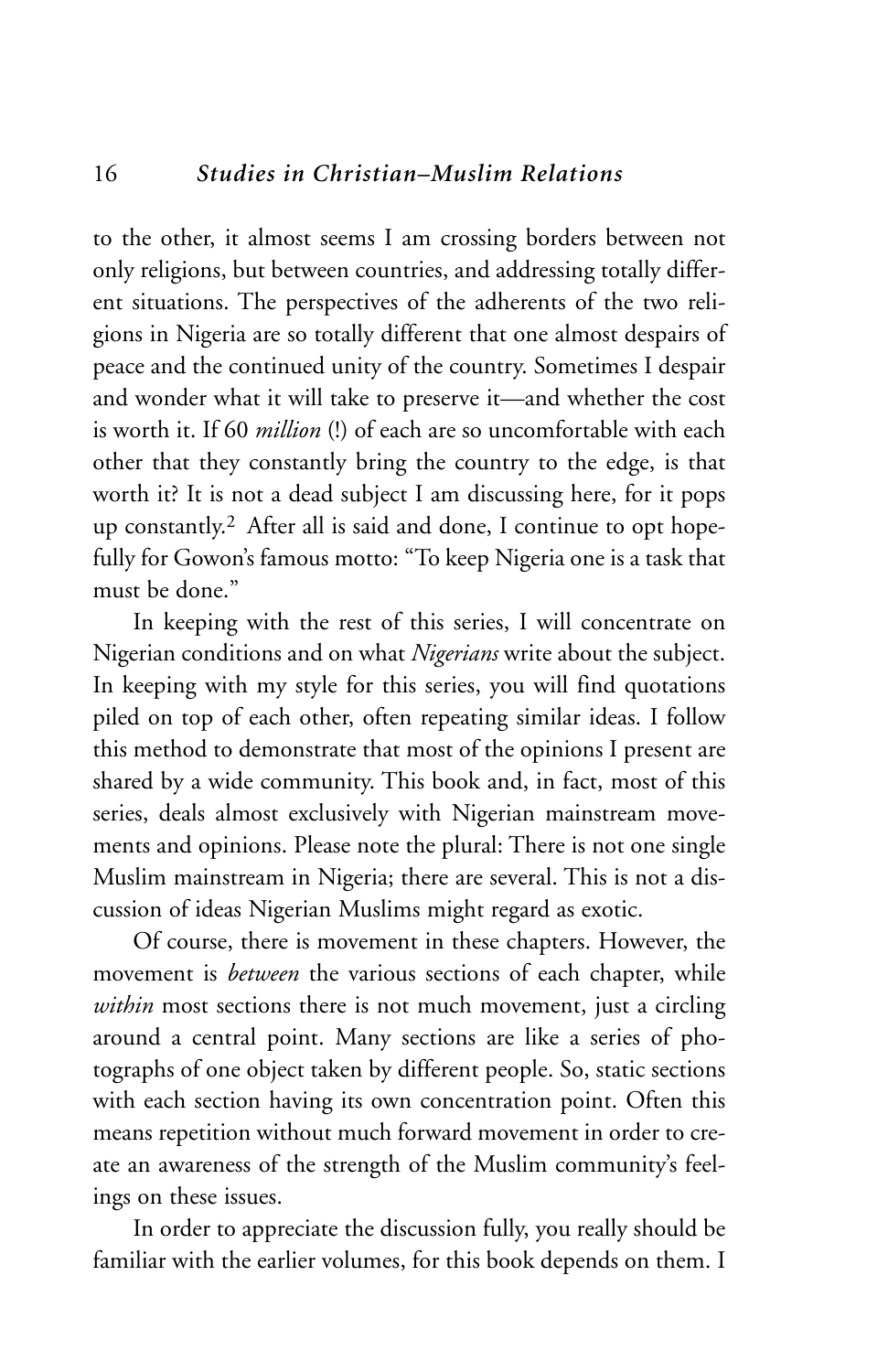### Preface 17

will not repeat facts and arguments already treated there, though I will frequently refer to them. At the very least, read their prefaces and/or introductions, for not only do I tell you there what the particular volume is about, but there I also explain my housekeeping policies about endnotes, quotations and appendices. These policies, I must warn you, keep changing as I experience new challenges along the way. Some books have all the appendices included. In others *some* appendices are found only on the *Companion CD-ROM*, while in this monograph, because of its length, *all* are found exclusively on the *Companion CD*, none in this hard-copy volume. Sorry about the inconvenience!

That CD will eventually be dubbed as Volume 9, the last of this series, but it is already available. It currently contains all the volumes written so far, but, note well, at this point in a *prepublication* stage. I plan eventually to have the published versions on that CD. The CD is already a rich source of information about Christianity and Islam that goes far beyond these studies. For example it features articles about the situation of Muslims in various Western countries; the Nigerian Miss World debacle; French politics of the *hijab* or head scarf; the question of Turkey's membership in the European Union. In addition, it contains numerous articles on other Nigerian issues, such as corruption and external debt, as well as additional articles by yours truly. It also introduces you further to the world of Reformed or Kuyperian thought.

*A huge advantage of this CD over the hard editions is that, at least currently, the entire project is available on the CD for less than the price of most individual volumes*. In addition, the materials are more easily manoeuvrable and quotable in their digital form. While this series continues to evolve, that CD will evolve along with it. When the project is finished, I hope to give it a more permanent and professional format. At the moment it is available only from me. If you have bought the book from me, you will be charged only the price of postage and handling. You may contact me at